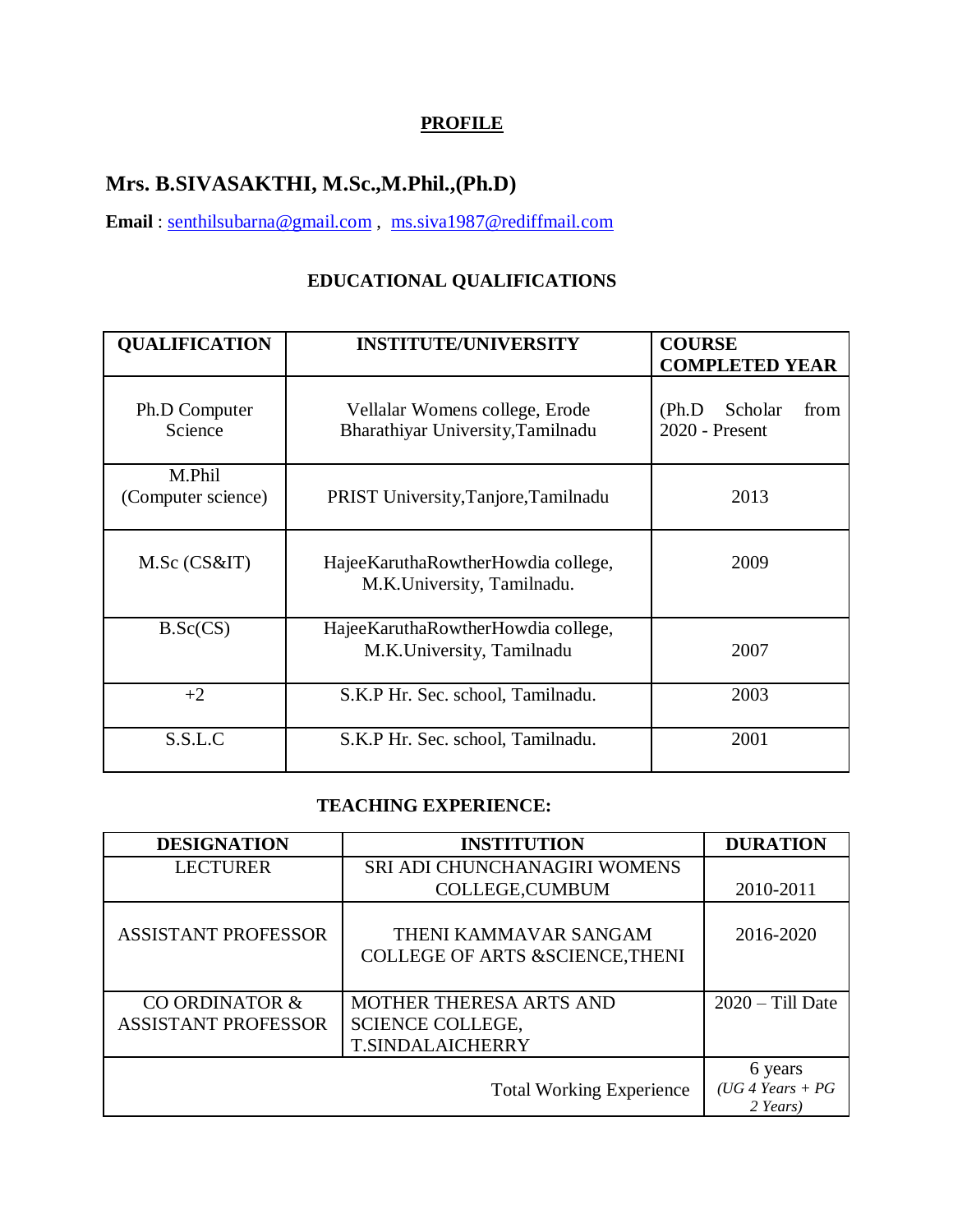| Positions held at SACWC & TKS & MTAS COLLEGES                    | Period                |
|------------------------------------------------------------------|-----------------------|
| Sri Adi Chunchanagiri Womens College, Cumbum                     |                       |
| CS & IT Department Assistant HOD                                 | June 2010 - Apr 2011  |
| CS & IT Department Fine Arts Club Convenor                       | June 2010 - Apr 2011  |
| Theni Kammavar Sangam College Of Arts & Science, Theni           |                       |
| Commerce with Computer Application Lab Incharge                  | July 2016 - Dec 2018  |
| <b>Computer Application Department Time Table Incharge</b>       | Dec 2018 - July 2020  |
| <b>Computer Application Department Association Convenor</b>      | Dec 2018 - July 2020  |
| Chinnamanur Route, College Bus In charge for Students and Staffs | June 2017 - July 2020 |
| Mother Theresa Arts And Science College, T. Sindalaicherry       |                       |
| Computer Science Department Coordinator                          | Aug 2020 - Till Date  |

#### **RESPONSIBILITIES:**

- Guided and helped graduating students choose their college course by administering exams.
- Researched study materials per syllabus requirement.
- Performed experimentation activities and drew out conclusions.
- Supervised faculty projects and informed the supervisor of the projects' progress.
- Revised and modified old lessons to be used in the next semester

| <b>CONFERENCE ATTEND</b> |                                                                                                                                                  |                                                                         |               |
|--------------------------|--------------------------------------------------------------------------------------------------------------------------------------------------|-------------------------------------------------------------------------|---------------|
| S.NO                     | <b>TITLE</b>                                                                                                                                     | <b>CONDUCTED BY</b>                                                     | <b>PERIOD</b> |
|                          | <b>ONE DAY</b><br><b>NATIONAL</b><br><b>CONFERENCE ON</b><br>DIGITAL INDIA-<br><b>CHALLENGES</b><br>AHEAD(Sponsored<br>By UGC Autonomy<br>Grant) | <b>HAJEE KARUTHA ROWTHER</b><br><b>HOWDIA</b><br>COLLEGE, UTHAMAPALAYAM | 1-March 2017  |
| $\overline{2}$           | <b>ONE DAY</b><br><b>NATIONAL</b><br><b>CONFERENCE ON</b><br><b>RECENT TRENDS</b>                                                                | <b>HAJEE KARUTHA ROWTHER</b><br><b>HOWDIA</b>                           | 21-February   |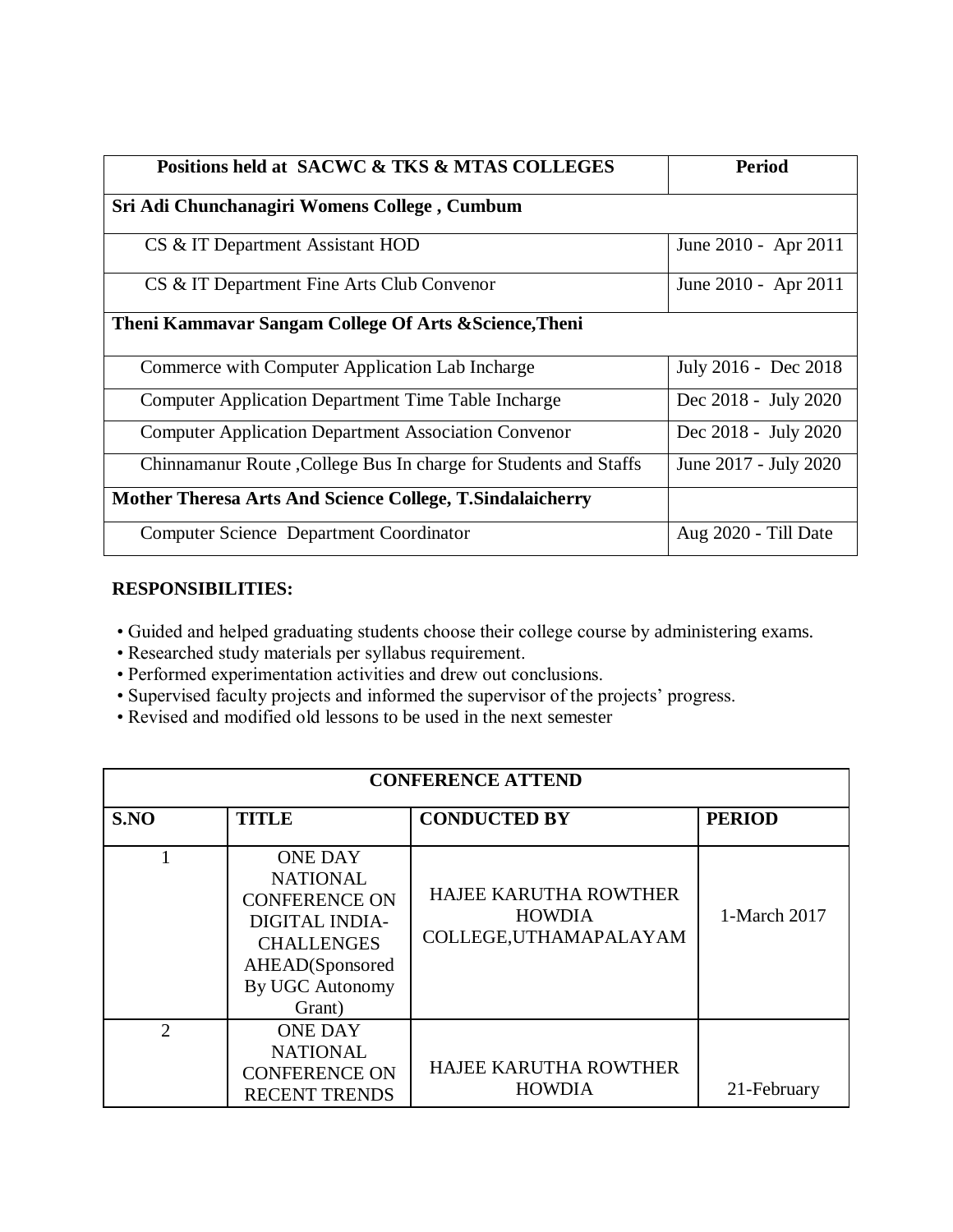|                                                                                  | <b>IN COMMERCE</b><br><b>AND</b><br><b>MANAGEMENT</b>                                                                                                      | COLLEGE, UTHAMAPALAYAM                                                | 2018                             |
|----------------------------------------------------------------------------------|------------------------------------------------------------------------------------------------------------------------------------------------------------|-----------------------------------------------------------------------|----------------------------------|
| 3                                                                                | <b>RECENT TRENDS</b><br><b>IN MACHINE</b><br><b>LEARNING</b>                                                                                               | LADY DOAK COLLEGE,<br><b>MADURAI</b>                                  | 28-Sep-2018                      |
| $\overline{4}$                                                                   | <b>UGC</b> Sponsored<br><b>INTERNATIONAL</b><br><b>CONFERENCE</b><br>ON<br><b>RECENT TRENDS</b><br><b>IN ADVANCED</b><br><b>COMPUTING</b><br>(ICRTAC-2019) | <b>ERODE ARTS AND SCIENCE</b><br>COLLEGE,<br><b>ERODE</b>             | 15-Dec-2019                      |
| <b>PAPER PUBLICATIONS - JOURNALS</b>                                             |                                                                                                                                                            |                                                                       |                                  |
| <b>TITLE</b>                                                                     | <b>JOURNAL</b>                                                                                                                                             | <b>PERIOD</b>                                                         | <b>PUBLICATION</b>               |
| Artificial<br>Neural<br>Networks In<br>Data Mining                               | <b>NATIONAL</b>                                                                                                                                            | 1-MARCH 2017                                                          | ISBN: 978-93 -<br>84193-83-6     |
| A Survey<br>About<br>Captcha                                                     | <b>INTERNATIONAL</b>                                                                                                                                       | 21-FEBRUARY 2018                                                      | <b>ISSN 2320-</b><br>4168        |
| Security<br><b>Attacks And</b><br>Challenges<br>Of Wireless<br>Sensor<br>Network | <b>INTERNATIONAL</b>                                                                                                                                       | 28-SEP-2018                                                           | ISSN 2498-8578                   |
| <b>SELF DEVELOPMENT PROGRAMS</b>                                                 |                                                                                                                                                            |                                                                       |                                  |
| Course<br>completed                                                              | Microsoft .Net<br>Technology                                                                                                                               | Bharathidasan University<br>Technology Park(BUTP),<br>Thiruchirapalli | December 2008 -<br>February 2009 |
| Faculty<br>development<br>program                                                | $RYLA - Success$<br>Sparklers - teach<br>better program                                                                                                    | SACWC COLLEGE,<br><b>CUMBUM</b>                                       | December 2010                    |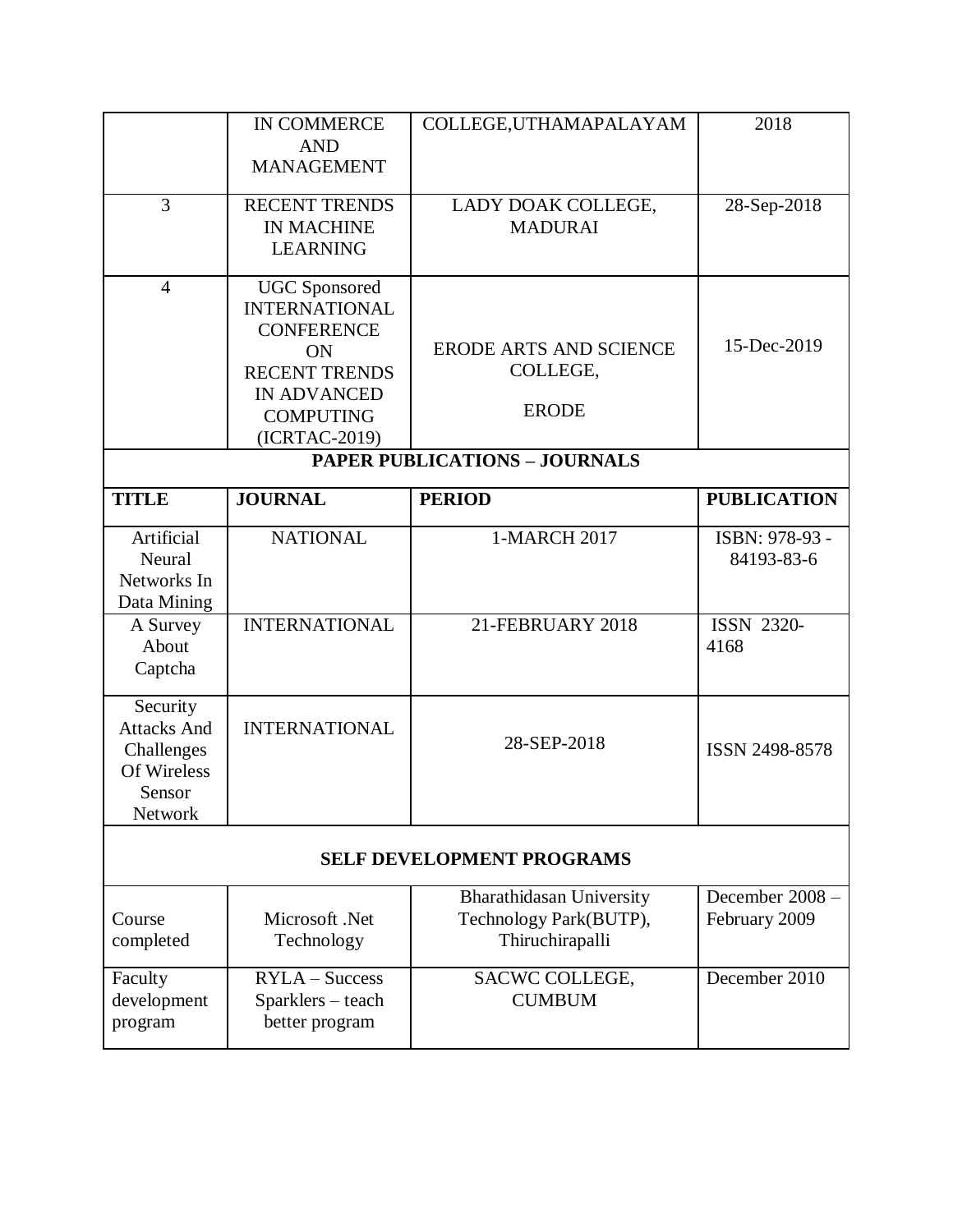| Faculty<br>development                                                    | <b>UGC NET Paper I</b><br>Coaching                                                 | TKS College Of Arts & Science,<br>Theni                                            | November 2019    |
|---------------------------------------------------------------------------|------------------------------------------------------------------------------------|------------------------------------------------------------------------------------|------------------|
| program                                                                   |                                                                                    |                                                                                    |                  |
| Online<br>quiz<br>program                                                 | Online quizophile<br>2020 competition                                              | <b>EGS PILLAY Group of institutions</b><br>, NAGAPATTINAM                          | April 2020       |
| International<br>Faculty<br>development<br>program<br>(Online<br>session) | "How to write"<br>effective case study?"                                           | ATMIYA UNIVERSITY,<br>Gujarat                                                      | <b>May 2020</b>  |
| Online<br>Quiz<br>Programs                                                | Computer application<br>department quiz                                            | Idhaya college for women,<br>tiruvannamalai                                        | May 2020         |
| Online<br>Quiz<br>Programs                                                | "Digital literacy"<br>Department of<br>information<br>technology and<br>management | Arul Anandar College,<br>Madurai                                                   | May 2020         |
| Online<br>Quiz<br>Programs                                                | "ORACLE<br>DATABASE"<br>Department of<br>information<br>technology                 | Pune VidyarthiGriha's college of<br>Engineering,<br><b>Nashik</b>                  | <b>June 2020</b> |
| Online<br>Quiz<br>Programs                                                | "Web technology"<br>department of<br>computer engineering                          | Pune VidyarthiGriha's college of<br>Engineering,<br>Nashik                         | June 2020        |
| National<br>Workshop                                                      | Digital Hygiene and<br>Fact Checking                                               | Sri Adi ChunchanagiriWomens<br>College,<br>Cumbum                                  | <b>July 2020</b> |
| Faculty<br>Development<br>Programme                                       | <b>Teaching Learning</b><br><b>Strategies</b>                                      | Mother Theresa Arts and Science<br>College,<br>T.Sindalaicherry                    | <b>July 2020</b> |
| International<br>Seminar                                                  | Modern trends in<br>social science<br>research                                     | Organized by the $IndOIC - Islamic$<br>Chamber of Commerce and<br>Industry (IICCI) | September 2020   |
| Online<br>quiz<br>program                                                 | Online quiz I<br>Commemoration of<br>Swami Vivekananda<br>2020 competition         | Tamil Nadu Open University,<br>Chennai                                             | January 2021     |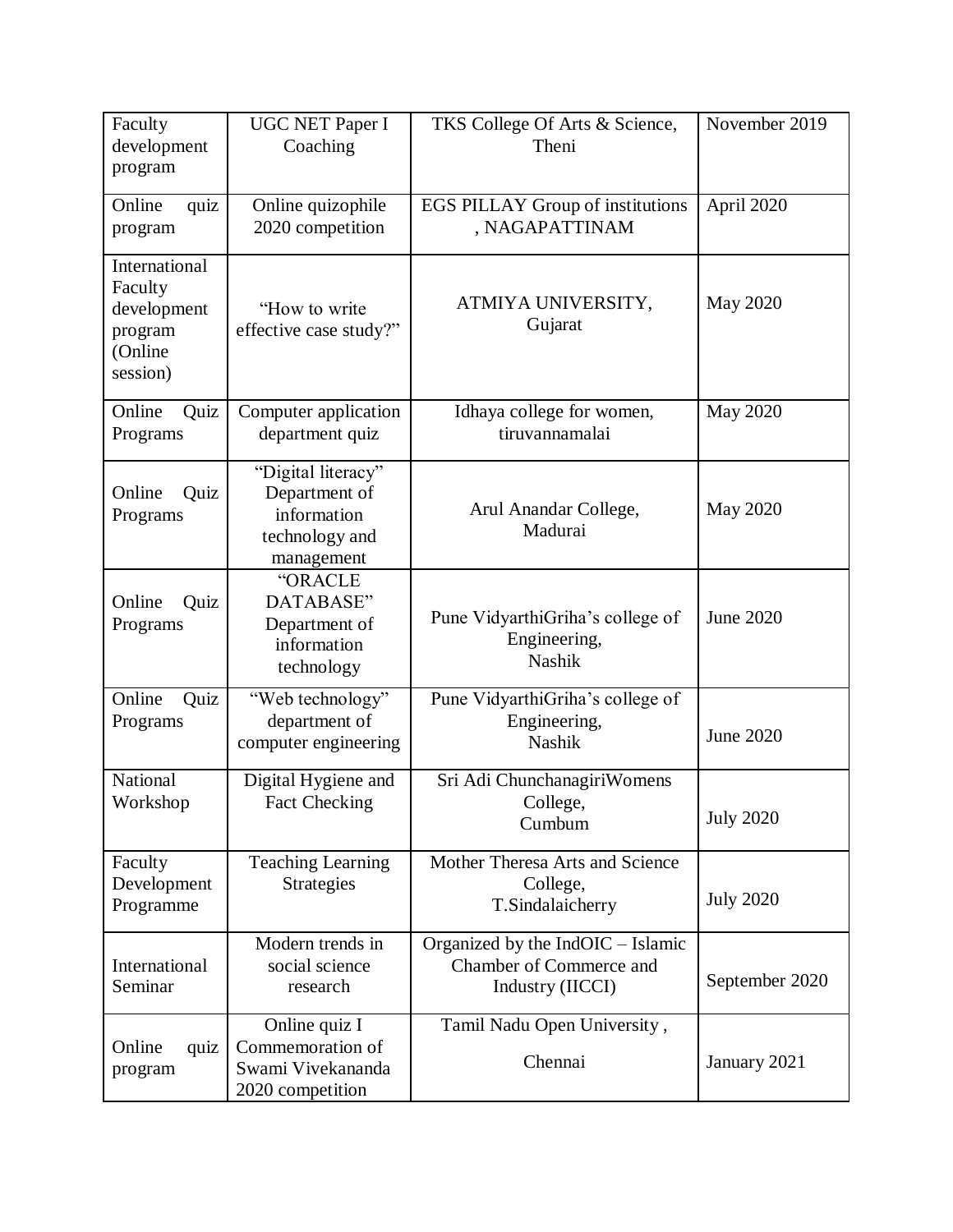#### **TRAINING PROGRAMS CONDUCTED**

 Conducted Junior Picasso 2020 Competition for all UG Students at Mother Theresa Arts and Science College, T.Sindalaicherry,27 September 2020

#### **IT EXPOSURES:-**

 *Programming Languages*- C, C++, Visual Basic, SQL, Microprocessor and Assembly Language, DTP, HTML, VBScript, JAVA, ASP.NET, Linux Shell Script

#### **ACHIVEMENTS :-**

- *Complete Microsoft. Net Technology in Thiruchirapalli BUTP.*
- *Secure university level highest marks in M.Sc*
- *Got scholarships 2 times in M.Sc because of my high score.*
- *Acting as an Examiner in Mother Teresa University.*
- *Acting as an Examiner in Madurai Kamaraj University*

## **RESEARCH & PROJECTS**

#### *Ph.D – Data Mining as My Domain*

*M.Phil - Bank Direct Marketing using Data mining* **:** An application of CRISP-DM Methodology.

*M.Sc CS & IT - BUTP Portal*: Website creation and applied on Kiosk for Bharathidasan University Technology Park. The front end of this project is in ASP.NET and back end in SQL.

*B.Sc CS - Computerized college management system***-** Create computerized college management system for my institution. The front end of this project is in visual basic and back end in SQL.

#### **SKILLS**

- Ability to develop research programs to enhance teaching, resourceful and creative
- Involved in guiding the UG and PGDCA projects for the final year students.
- Excellent time management and leadership skills